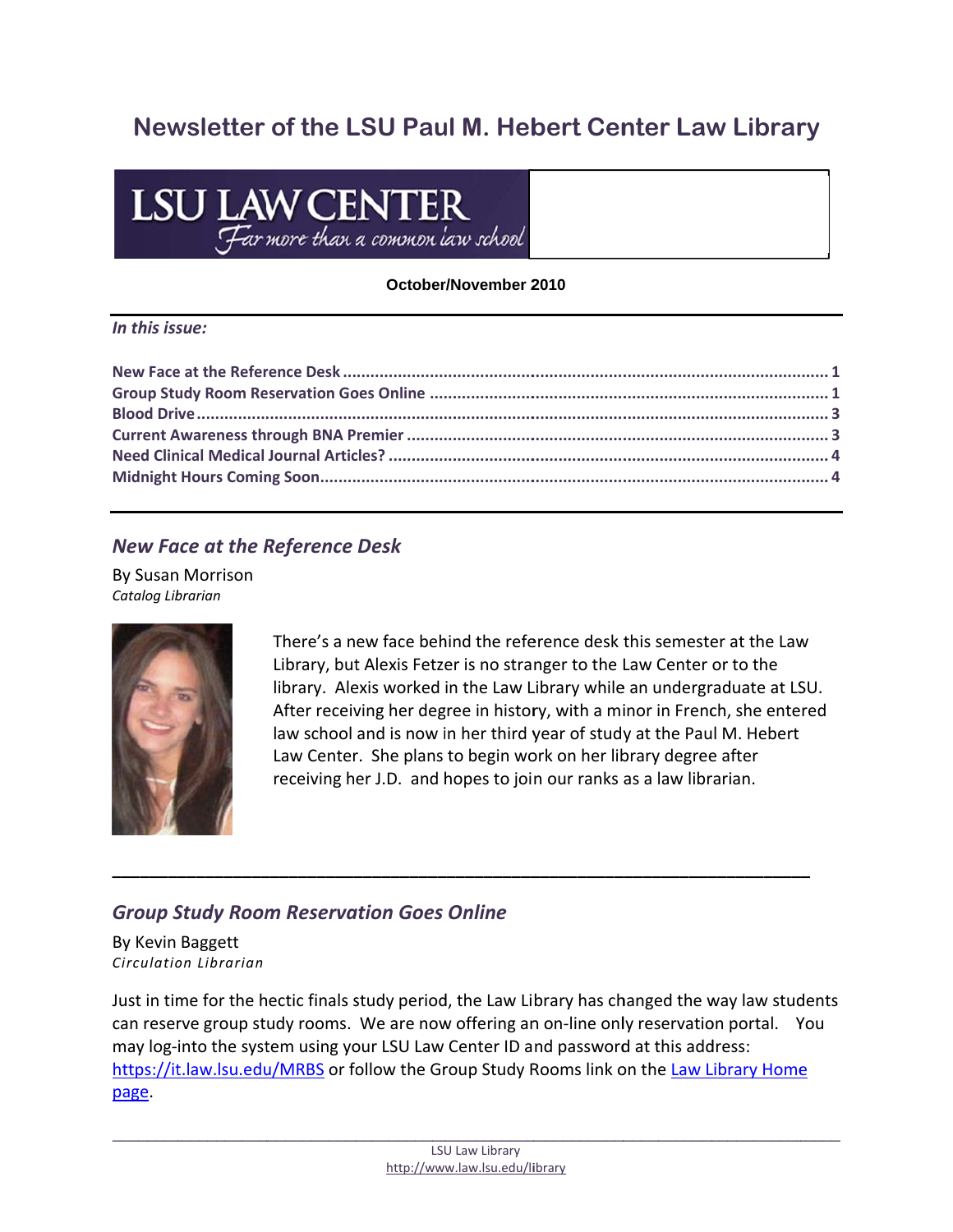|                                                                                                      | https://it.law.lsu.edu/MRBS/day.php?day=148cnonth=108cyear=2010 |                         |                  |          |                          |                     |                                         |                          |                      | $-a$     | $\left \rightarrow\right $ $\times$ $\left \right\rangle$ Google |               |                             |          |          |                     |                |                    |          |
|------------------------------------------------------------------------------------------------------|-----------------------------------------------------------------|-------------------------|------------------|----------|--------------------------|---------------------|-----------------------------------------|--------------------------|----------------------|----------|------------------------------------------------------------------|---------------|-----------------------------|----------|----------|---------------------|----------------|--------------------|----------|
| Meeting Room Booking System                                                                          |                                                                 |                         |                  |          |                          |                     |                                         |                          |                      |          |                                                                  |               | G - 5 - □ 曲 - Q - 0 - Q -   |          |          |                     |                |                    |          |
|                                                                                                      |                                                                 |                         |                  |          |                          |                     |                                         |                          |                      |          |                                                                  |               |                             |          |          |                     |                |                    |          |
|                                                                                                      |                                                                 |                         |                  |          |                          |                     |                                         |                          |                      |          |                                                                  |               |                             |          |          |                     |                |                    |          |
| <b>Meeting Rcom Booking System</b>                                                                   |                                                                 | $14 - Oct - 2010 - got$ |                  |          |                          |                     | Help                                    | Admin                    | Report               |          | Search:                                                          |               |                             |          |          | Unknown user        |                | Log in             |          |
|                                                                                                      |                                                                 |                         |                  |          |                          | September 2010      |                                         |                          |                      |          | October 2010                                                     |               |                             |          |          | November 2010       |                |                    |          |
|                                                                                                      |                                                                 |                         |                  |          |                          | Sun Mon Tue Wed Thu | Fri                                     | Sat                      | Sun Mon Tue Wed Thu  |          |                                                                  | Fin           | Sat                         |          |          | Sun Mon Tue Wed Thu | 3              | Fri                | Sat      |
|                                                                                                      |                                                                 |                         | 5                | е        | $\overline{\phantom{a}}$ | $\mathbf{a}$        | $\mathbf{z}$<br>з<br>$\mathbf{a}$<br>10 | $\Delta$<br>11           | з<br>4               | 5        | $\overline{\phantom{a}}$<br>ε                                    | s             | $\tilde{z}$<br>$\mathbf{s}$ | 7        | $\circ$  | 2<br>э              | 4<br>10        | 5<br>12<br>11      | 6<br>13  |
|                                                                                                      |                                                                 |                         | 12<br>19         | 13<br>20 | 14<br>21                 | 15<br>22            | 16<br>17<br>23<br>24                    | 18<br>26                 | 10<br>11<br>17<br>18 | 12<br>19 | 14<br>13<br>20<br>21                                             | 16<br>$^{22}$ | 16<br>23                    | 14<br>21 | 15<br>22 | 16<br>23            | 17<br>24<br>26 | 18<br>19<br>26     | 20<br>27 |
|                                                                                                      |                                                                 |                         | 26               | 27       | 28                       | 29                  | 30                                      |                          | 25<br>24             | 26       | 27<br>28                                                         | 29            | 30                          | 28       | 29       | 30                  |                |                    |          |
|                                                                                                      |                                                                 |                         |                  |          |                          |                     |                                         |                          | 31                   |          |                                                                  |               |                             |          |          |                     |                |                    |          |
|                                                                                                      |                                                                 |                         |                  |          |                          |                     |                                         | Thursday 14 October 2010 |                      |          |                                                                  |               |                             |          |          |                     |                |                    |          |
|                                                                                                      |                                                                 |                         |                  |          |                          |                     |                                         |                          |                      |          |                                                                  |               |                             |          |          |                     |                |                    |          |
| << Go To Day Before                                                                                  |                                                                 |                         |                  |          |                          |                     | <b>Go To Today</b>                      |                          |                      |          |                                                                  |               |                             |          |          |                     |                | Go To Day After >> |          |
| $2-1(6)$<br>Time:<br>07:00                                                                           |                                                                 | $3-1(6)$                |                  |          | $3-2(6)$                 |                     |                                         |                          | $3-3(6)$             |          |                                                                  |               | $3-4(6)$                    |          |          |                     | $4-1(10)$      |                    |          |
| 08:00                                                                                                |                                                                 |                         |                  |          |                          |                     |                                         | [Private]                |                      |          |                                                                  |               |                             |          |          |                     |                |                    |          |
|                                                                                                      |                                                                 |                         |                  |          |                          |                     |                                         |                          |                      |          |                                                                  |               |                             |          |          | <b>Privotel</b>     |                |                    |          |
|                                                                                                      |                                                                 |                         |                  |          |                          |                     |                                         |                          |                      |          |                                                                  |               |                             |          |          |                     |                |                    |          |
|                                                                                                      |                                                                 |                         |                  |          |                          |                     |                                         |                          |                      |          |                                                                  |               |                             |          |          |                     |                |                    |          |
| <b>Privatel</b>                                                                                      | [Private]                                                       |                         |                  |          |                          |                     |                                         | [Private]                |                      |          | <b>Private</b>                                                   |               |                             |          |          |                     |                |                    |          |
|                                                                                                      |                                                                 |                         | <b>[Private]</b> |          |                          |                     |                                         |                          |                      |          |                                                                  |               |                             |          |          |                     |                |                    |          |
|                                                                                                      |                                                                 |                         |                  |          |                          |                     |                                         |                          |                      |          | [Private]                                                        |               |                             |          |          |                     |                |                    |          |
| 09:00 Private<br>10:00<br>11:00<br>12:00<br>$\frac{13.00}{14.00}$<br>15:00<br>16:00 <i>[Private]</i> | [Private]                                                       |                         | <b>Privatel</b>  |          |                          |                     |                                         | [Private]                |                      |          | [Private]                                                        |               |                             |          |          | [Private]           |                |                    |          |
| <b>Privatel</b>                                                                                      | [Private]                                                       |                         |                  |          |                          |                     |                                         |                          |                      |          |                                                                  |               |                             |          |          | <b>Private</b> ]    |                |                    |          |
| 17:00<br>18:00<br>19:00                                                                              |                                                                 |                         |                  |          |                          |                     |                                         | <b>Privatel</b>          |                      |          | <b>Private]</b>                                                  |               |                             |          |          | <b>Privatel</b>     |                |                    |          |
| 20:00                                                                                                |                                                                 |                         |                  |          |                          |                     |                                         |                          |                      |          |                                                                  |               |                             |          |          |                     |                |                    |          |
|                                                                                                      |                                                                 |                         |                  |          |                          |                     |                                         |                          |                      |          |                                                                  |               |                             |          |          |                     |                |                    |          |
| 21:00<br>$\frac{22}{23.00}$                                                                          |                                                                 |                         |                  |          |                          |                     |                                         |                          |                      |          |                                                                  |               |                             |          |          |                     |                |                    |          |

When you are reserving the group study rooms, remember to follow the regulations regarding their use:

.LSU Law students may reserve a room 24 hours in advance using the on-line reservation system.

.Southern Law students may reserve a room with the circulation desk student worker via the on-line reservation system.

. Law students must present a current student ID at the circulation desk to check out a study room key and must return the key at the end of the period for which they have reserved the room.

• Checkout periods are for 3 hour intervals per study group, not per person.

.You must have at least 3 people in your study group and they must all be present at the time of checking out the room.

Any violation of these regulations will result in voidance of the reservation and possible study room privilege revocation. The online reservation system will be monitored by an administrator and any reservations made more than 24 hours in advance will be deleted.

If you are having trouble creating your reservations, visit the library group study room page for a quick tutorial: http://www.law.lsu.edu/index.cfm?geaux=library.groupstudyrooms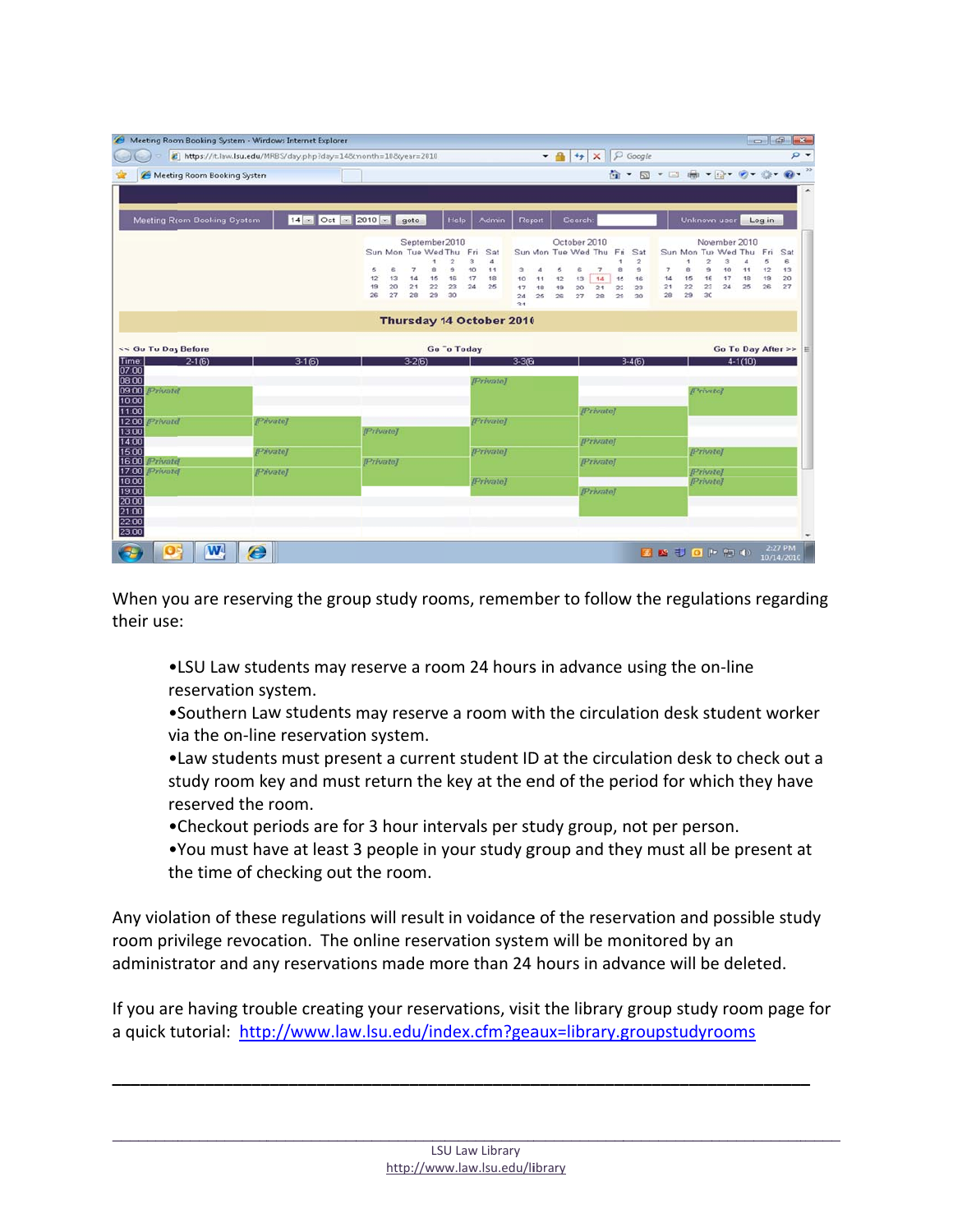### <span id="page-2-0"></span>**Blood Drive**

By Rita Parham Media Services Librarian

The Law Library Community Outreach Committee will sponsor a Blood Drive to benefit the LSU Blood Service Center, LSU Medical Center at Earl K. Long. This is an annual community outreach event, and it rewards blood donors with a cholesterol check, tee shirts, cookies, and drinks for their contributions. Donors can also receive information on how to participate in the blood assurance program.

> Wednesday, October 27, 2010 8:00 a.m. - 2:30 p.m., Room 107 Paul M. Hebert Law Center

Donors are encouraged to eat well before donating.

#### **Current Awareness through BNA Premier**

By Mary Johns Assistant Director for Technical Services/Systems Librarian

The Law Library's subscription to BNA Premier allows our users to stay current on a variety of legal topics. BNA has more than 600 reporters, lawyers, and editor; and it is the largest independent publisher of information and analysis products for professionals in business and government. BNA Premier includes access to 160 daily, weekly, or monthly news services covering the full range of legal, legislative, regulatory, and economic developments that impact the business environment around the nation and the world. Specialty areas include corporate law & business; employee benefits; employment & labor law; environment, health & safety; health care; human resources; intellectual property; litigation; and tax & accounting. For instance, if you had signed up for the U.S. Law Week Supreme Court Today you would receive the following up-to-date news on October 12, 2010.



Number 41 October 12, 2010

### **LATEST NEWS**

The U.S. Supreme Court today granted review in seven cases on its appellate docket, two of which were consolidated: